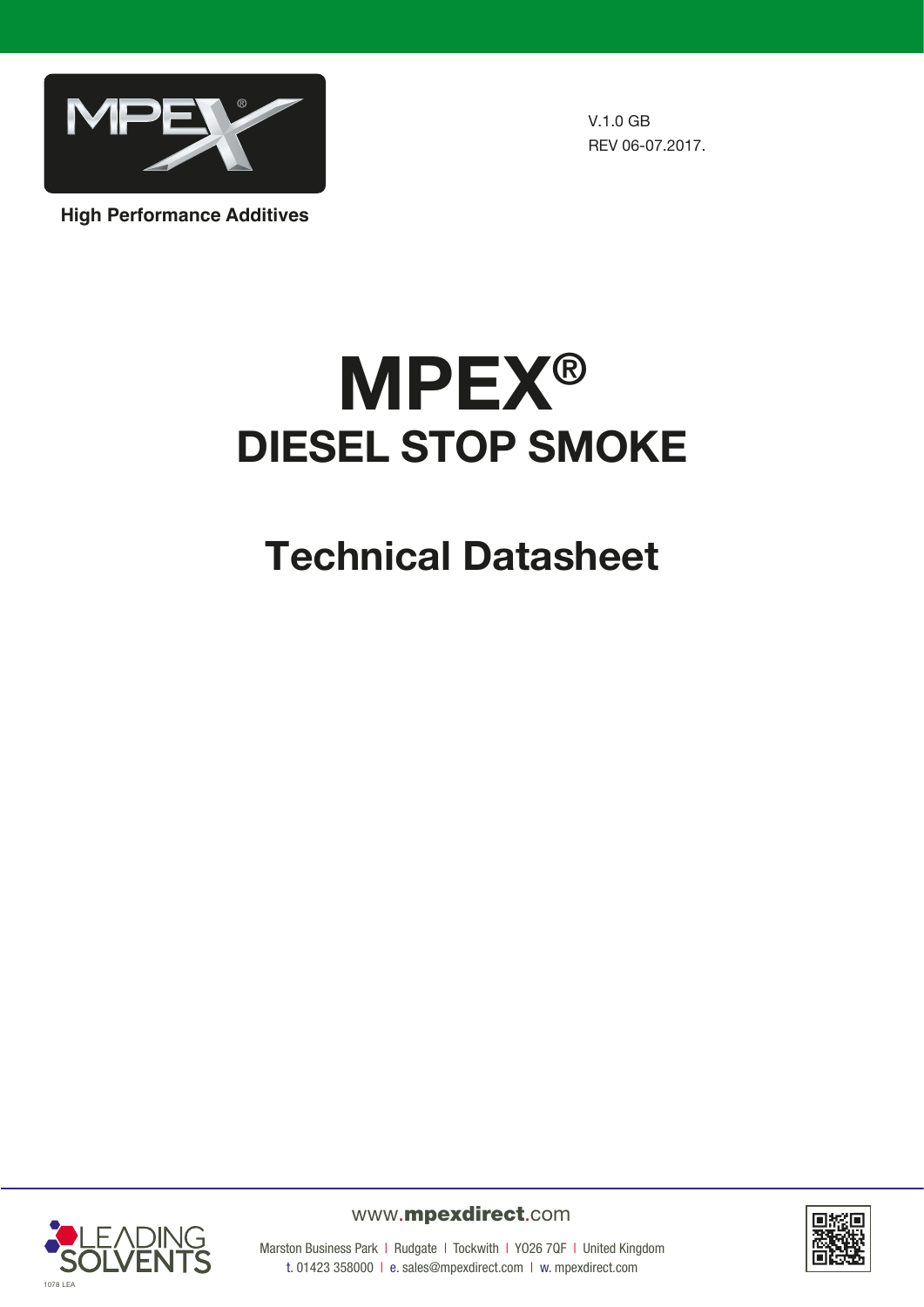

V.1.0 GB REV 06-07.2017.

**High Performance Additives**

## **TDS**

| Colour/Type         | Clear, Amber / Diesel Stop Smoke                                              |
|---------------------|-------------------------------------------------------------------------------|
| Areas of usage:     | All diesel engines                                                            |
| Environment:        | Please check local requirements and MSDS                                      |
| Packaging:          | 300ml Container                                                               |
| PPE:                | Avoid skin contact. Refer to MSDS                                             |
| Storage:<br>Prevent | N/A                                                                           |
| Surface prep:       | None                                                                          |
| Equipment needed:   | None                                                                          |
| Tests:              | ISO9001. (For further information contact Leading Solvent Supplies Ltd)       |
| Applying/Drying     | Pour the contents of one bottle into the fuel tank before filling with diesel |
| Origin/Manufacture: | <b>Leading Solvent Supplies Ltd</b>                                           |



## www.mpexdirect.com